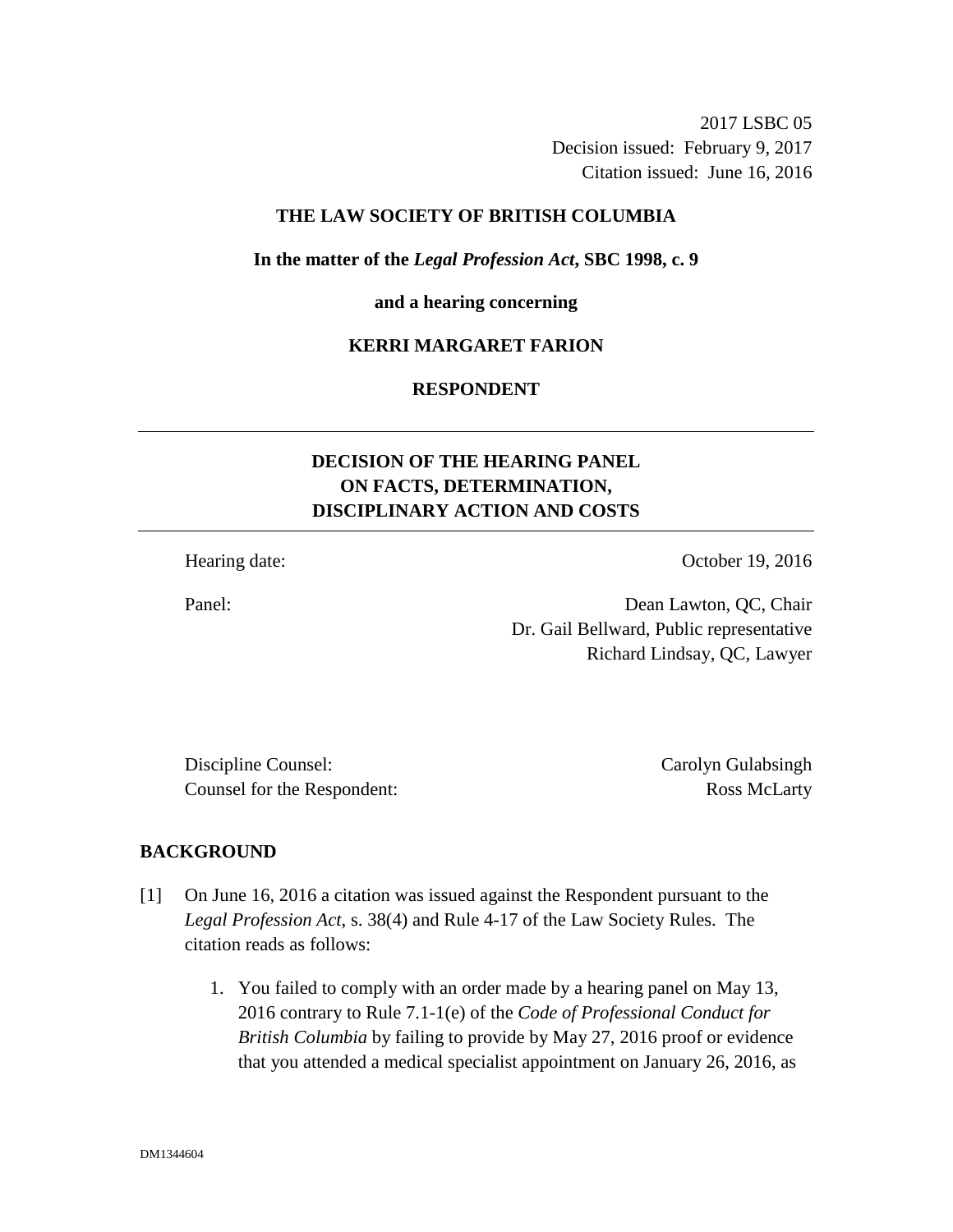requested in the Law Society's communications to you dated February 2, 12, and 23, 2016.

This conduct constitutes professional misconduct pursuant to section 38(4) of the *Legal Profession Act*.

- [2] The requirements for service of the citation on the Respondent, pursuant to Rule 4- 19 of the Law Society Rules, were admitted by counsel for the Respondent.
- [3] The matter was brought before the panel as a summary hearing under Rule 4-33, which states:

# **Summary hearing**

- **4-33** (1) This rule may be applied in respect of the hearing of a citation comprising only allegations that the respondent has done one or more of the following:
	- (a) breached a rule;
	- (b) breached an undertaking given to the Society;
	- (c) failed to respond to a communication from the Society;
	- (d) breached an order made under the Act or these rules.
	- (2) Unless the panel orders otherwise, the respondent and discipline counsel may adduce evidence by
		- (a) affidavit,
		- (b) an agreed statement of facts, or
		- (c) an admission made or deemed to be made under Rule 4-28 *[Notice to admit]*.
	- (3) Despite Rules 4-43 *[Submissions and determination]* and 4-44 *[Disciplinary action]*, the panel may consider facts, determination, disciplinary action and costs and issue a decision respecting all aspects of the proceeding.

# **FACTS**

[4] In support of the proposition that the Respondent engaged in conduct constituting professional misconduct, the Law Society introduced into evidence the affidavit of A. Willms affirmed on July 7, 2016. There was no objection to this evidence, and this affidavit is the primary basis for our factual findings.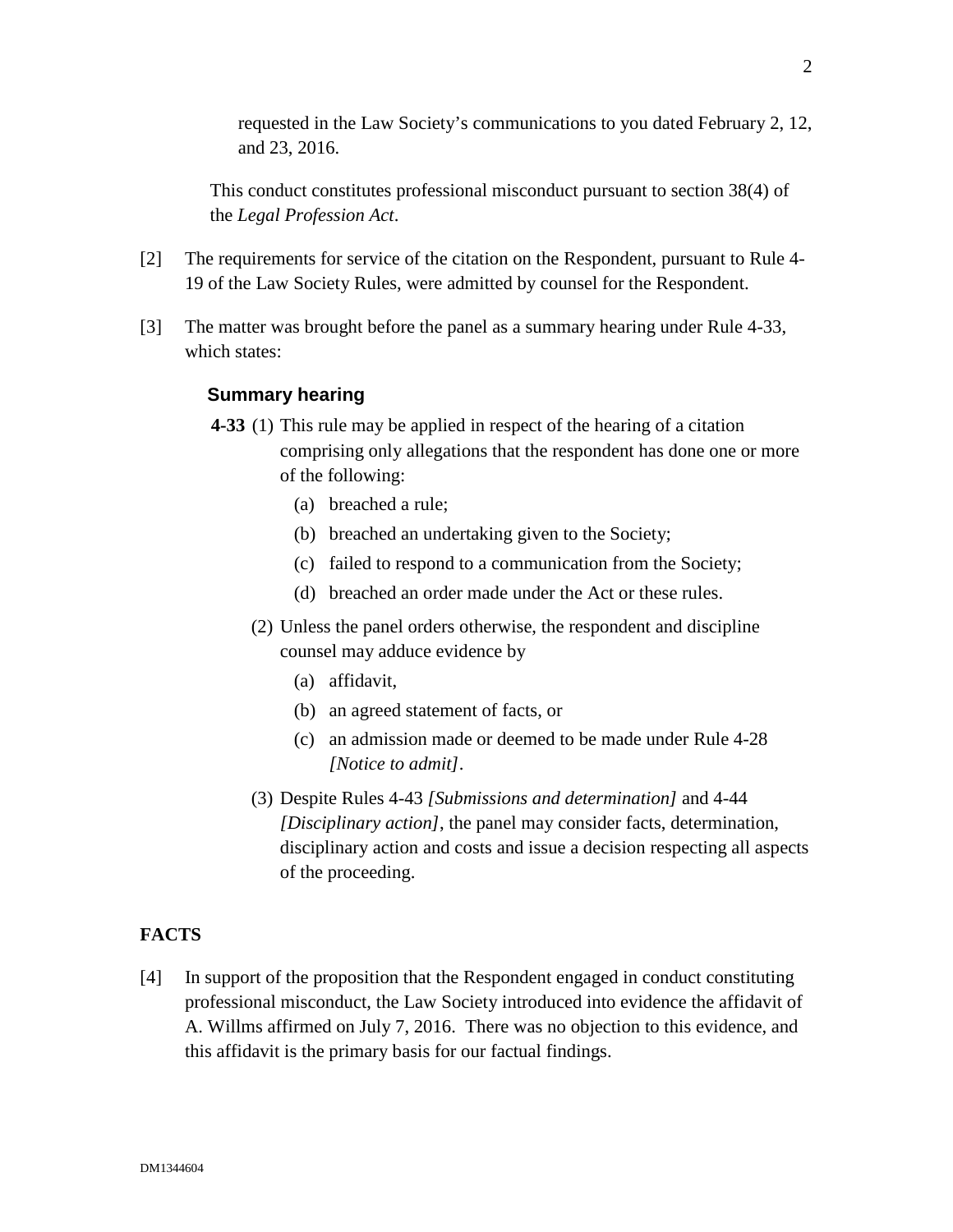- [5] Mr. Willms was employed by the Law Society as a staff lawyer in the Professional Conduct Department.
- [6] He deposed that the Respondent was called and admitted as a member of the Law Society on December 4, 2006. Her practice was as a sole-practitioner in Vancouver, primarily in the area of civil litigation.
- [7] As further deposed by Mr. Willms, "a citation was issued against the Respondent on March 3, 2016 for failing to respond to requests made by the Law Society in its investigation of complaint file [number] **(**the "first citation")."
- [8] According to the affidavit of Mr. Willms:
	- (a) A summary hearing into the first citation was held on May 13, 2016. The Respondent attended the hearing and applied for an adjournment. Her adjournment application was dismissed and the hearing proceeded.
	- (b) During the hearing the Respondent cross-examined Mr. Willms on his affidavit filed in that proceeding.
	- (c) After hearing the evidence and submissions from the parties, the hearing panel found the Respondent's failure to respond to the Law Society amounted to professional misconduct.
	- (d) The hearing panel ordered the Respondent to pay a fine in the amount of \$2,500 on or before October 31, 2016; to pay costs in the amount of \$2,494.60 to the Law Society on or before October 31, 2016; and to provide a complete substantive response by May 27, 2016 to the inquiries made in the Law Society's letters to her dated February 2, 12, and 23, 2016.
	- (e) The panel specifically ordered the Respondent to provide the dates the Respondent was next available to attend an interview with the Law Society in May and June 2016 and proof or evidence she had attended a medical specialist's appointment on January 26, 2016.
	- (f) On May 18, 2016, Mr. Willms arranged with the Respondent that she would attend an interview on May 20, 2016.
	- (g) Mr. Willms reminded Ms. Farion of her obligation to provide "proof or evidence" of her attendance at the medical specialist's appointment on January 26, 2016 by May 27, 2016.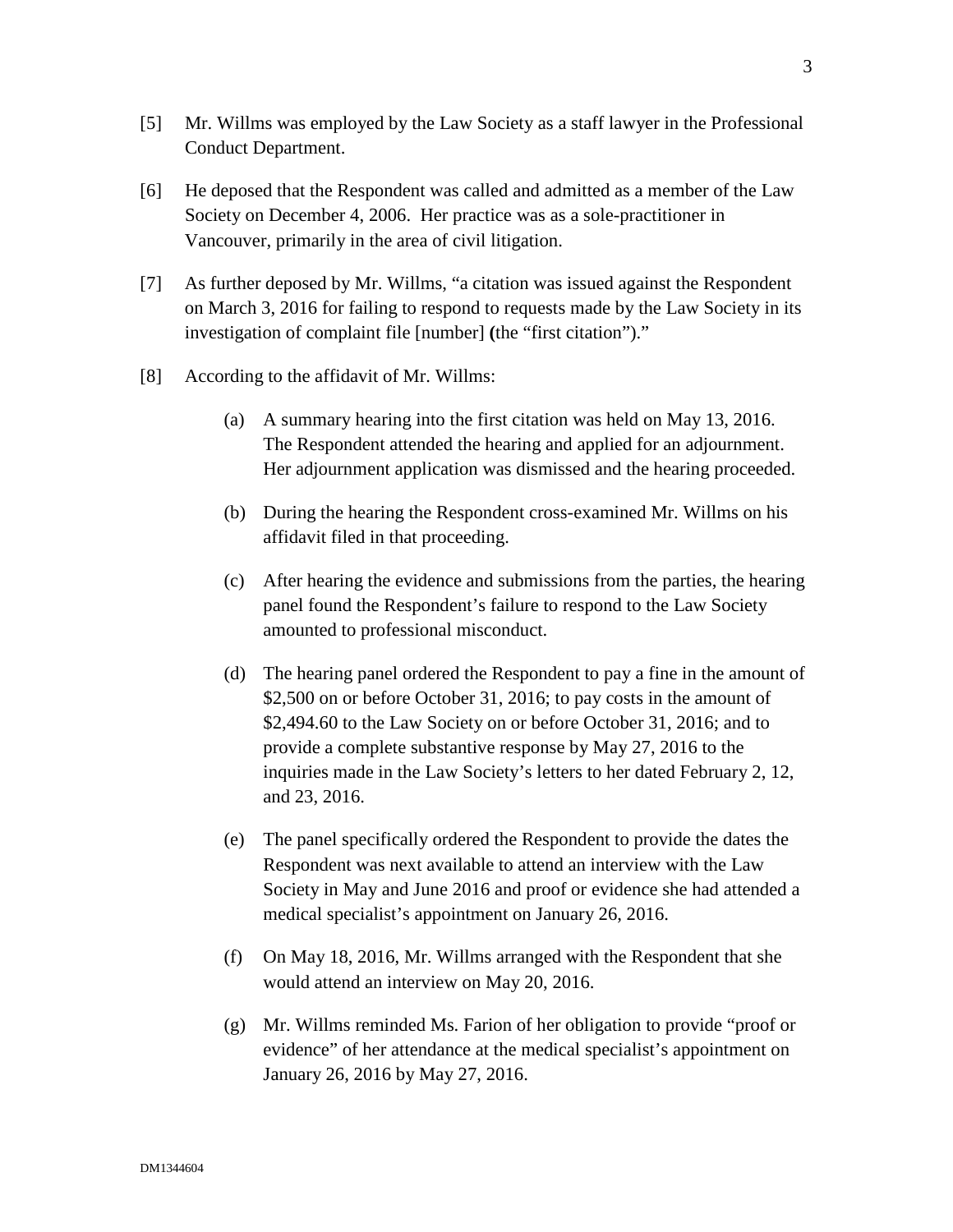- (h) Mr. Willms interviewed the Respondent on May 20, 2016 and again reminded her after the interview of her obligation to provide the proof or evidence of her attendance.
- [9] The hearing of this citation (the "second citation") was scheduled to proceed on August 26, 2016. The hearing was adjourned by consent after the Respondent's counsel requested an adjournment in a letter dated August 22, 2016 to the Law Society. Attached to that correspondence was a letter on the letterhead of IMA Solutions dated August 19, 2016 (the "IMA Solutions letter"). The IMA Solutions letter was addressed to the Law Society and read as follows:

To Whom It May Concern:

This is to confirm that Kerri Farion was seen by one of the Physicians who contracts his services to IMA Solutions on January 26, 2016 at 2:30 pm. Her last minute appointment on that date resulted from another patient's cancellation of their appointment.

We were asked by the physician to provide this letter due to privacy concerns of Kerri Farion and his office provided the above details, she was not referred to the physician via IMA Solutions.

We trust this is sufficient.

- [10] Despite the letters of February 2016 and the reminders from Mr. Willms, the Respondent did not provide any "proof or evidence" of her attendance with the medical specialist until her lawyer sent the IMA Solutions letter on August 22, 2016. No explanation was provided for the failure to comply in a timely manner with the order of the hearing panel.
- [11] None of these facts are disputed by counsel for the Respondent.

## **THE STANDARD OF PROOF**

[12] In *Law Society of BC v Schauble*, 2009 LSBC 11, at para. 43, the hearing panel quoted directly from *FH v. McDougall*, 2008 SCC 53, 297 DLR (4th) 193:

> The onus of proof is on the Law Society, and the standard of proof is a balance of probabilities: "… evidence must by scrutinized with care" and "must always be sufficiently clear, convincing and cogent to satisfy the balance of probabilities test. But … there is no objective standard to measure sufficiency.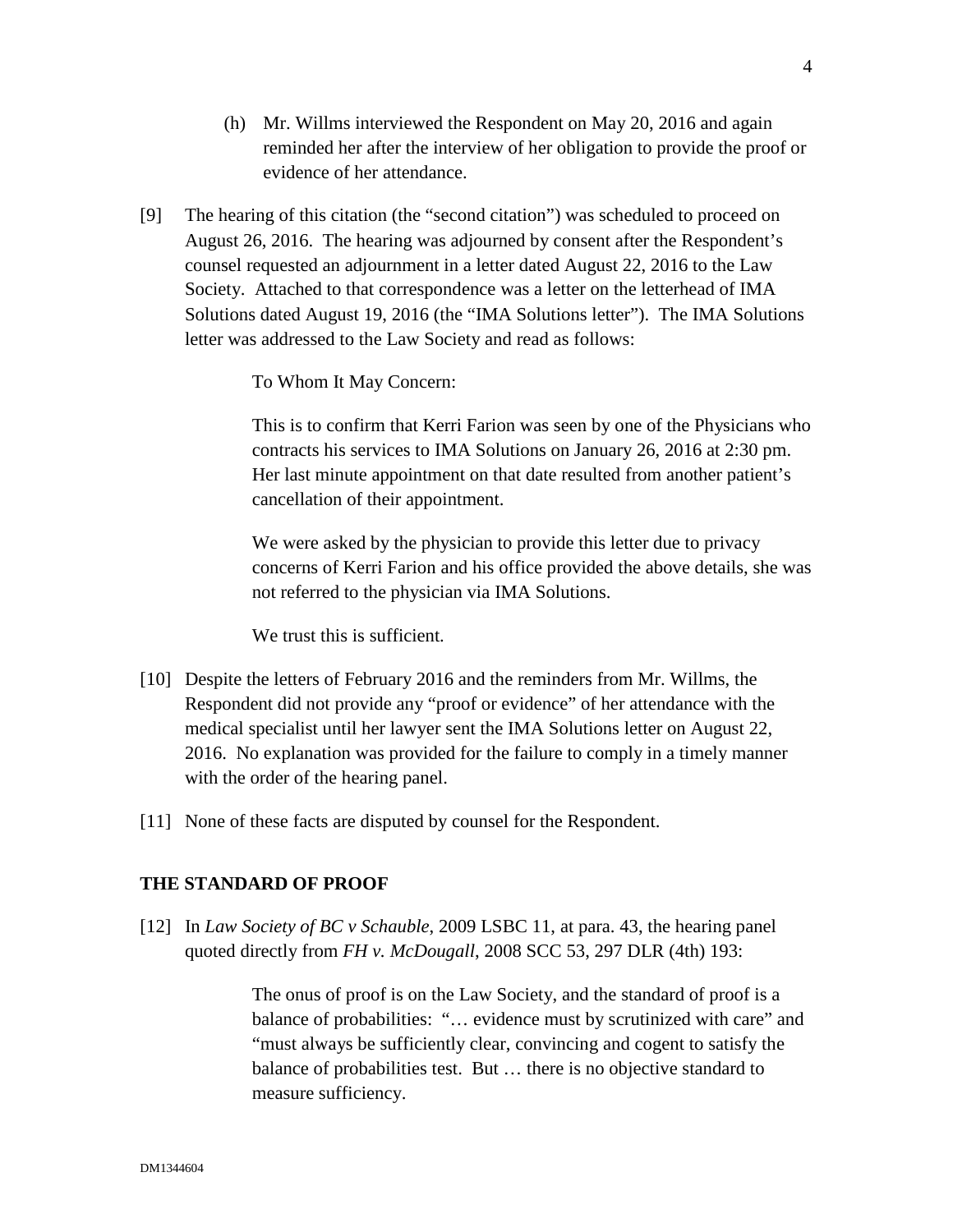The burden of proof was also articulated by the hearing panel in *Law Society of BC v. Seifert*, 2009 LSBC 17, at para. 13:

> … the burden of proof throughout these proceedings rests on the Law Society to prove, with evidence that is clear, convincing and cogent, the facts necessary to support a finding of professional misconduct or incompetence on a balance of probabilities. In considering its findings in this matter, the Panel has applied that test.

[13] Clearly, the onus of proof is on the Law Society to prove on a balance of probabilities that the Respondent conducted herself in a way that amounted to professional misconduct.

## **THE DEFINITION OF PROFESSIONAL MISCONDUCT**

- [14] "Professional misconduct" is not a defined term in the *Legal Profession Act*, the Law Society Rules or *Code of Professional Conduct for British Columbia*, but has been the subject of consideration by hearing panels in several cases, including *Law Society of BC v. Martin*, 2005 LSBC 16.
- [15] The hearing panel in *Martin*, at para. 171, considered the question of what constitutes professional misconduct and concluded that the test is "whether the facts as made out disclose a marked departure from that conduct the Law Society expects of its members; if so, it is professional misconduct."
- [16] In *Martin*, the panel also observed at para. 154 that:

... The real question to be determined is essentially whether the Respondent's behaviour displays culpability which is grounded in a fundamental degree of fault, that is whether it displays gross culpable neglect of his duties as a lawyer.

- [17] The Respondent did not challenge the *Martin* test for what constitutes professional misconduct. She did however urge us to absolve her of a finding of professional misconduct on the basis the mere fact that she was late in providing the "proof or evidence" of her attendance with the medical specialist contained in the IMA Solutions letter was conduct on the lowest side of the "seriousness scale" and a non-practice related matter.
- [18] At the hearing of the second citation we gave an oral decision on facts and determination. We concluded that the Law Society had met the burden of proving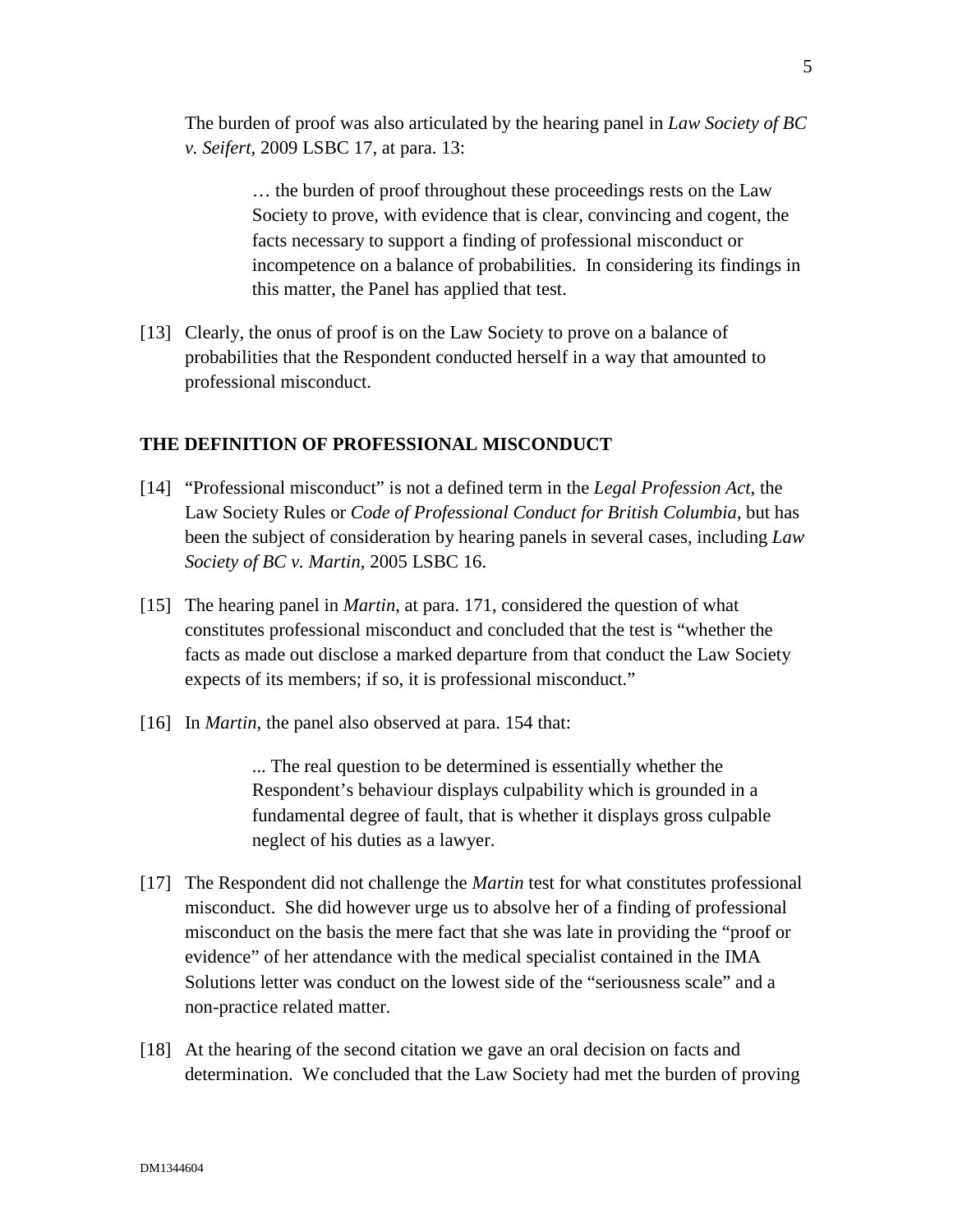"professional misconduct" by Ms. Farion. We informed counsel written reasons were to follow. These are those reasons.

#### **REASONS FOR THE FINDING OF PROFESSIONAL MISCONDUCT**

- [19] Ms. Farion submits she has complied with the terms of the hearing panel's May 13, 2016 order, albeit late. Counsel categorizes her conduct as the absolute minimum on the "seriousness scale" and submits that this transgression is so minor that it does not constitute professional misconduct.
- [20] The Respondent further argues that the penalty associated with her prior failures to comply with orders of the Law Society arising from the first citation constitutes sufficient sanction.
- [21] The *Code of Professional Conduct for British Columbia* sets out in Chapter 7 provisions entitled "The Relationship to the Society and Other Lawyers." This Chapter articulates the broad responsibilities and expectations of lawyers in relation to the Law Society and the profession as a whole.

These responsibilities and expectations are integral to the Law Society fulfilling its statutory mandate under s. 3 of the *Legal Profession Act*. That mandate is as follows:

> It is the object and duty of the society to uphold and protect the public interest in the administration of justice by

- (a) preserving and protecting the rights and freedoms of all persons,
- (b) ensuring the independence, integrity, honour and competence of lawyers,
- (c) establishing standards and programs for the education, professional responsibility and competence of lawyers and of applicants for call and admission,
- (d) regulating the practice of law, and
- (e) supporting and assisting lawyers, articled students and lawyers of other jurisdictions who are permitted to practise law in British Columbia in fulfilling their duties in the practice of law.
- [22] As part of the process of regulating the practice of law, there exists the *Code of Professional Conduct*, part of which includes Chapter 7.1-1 as follows: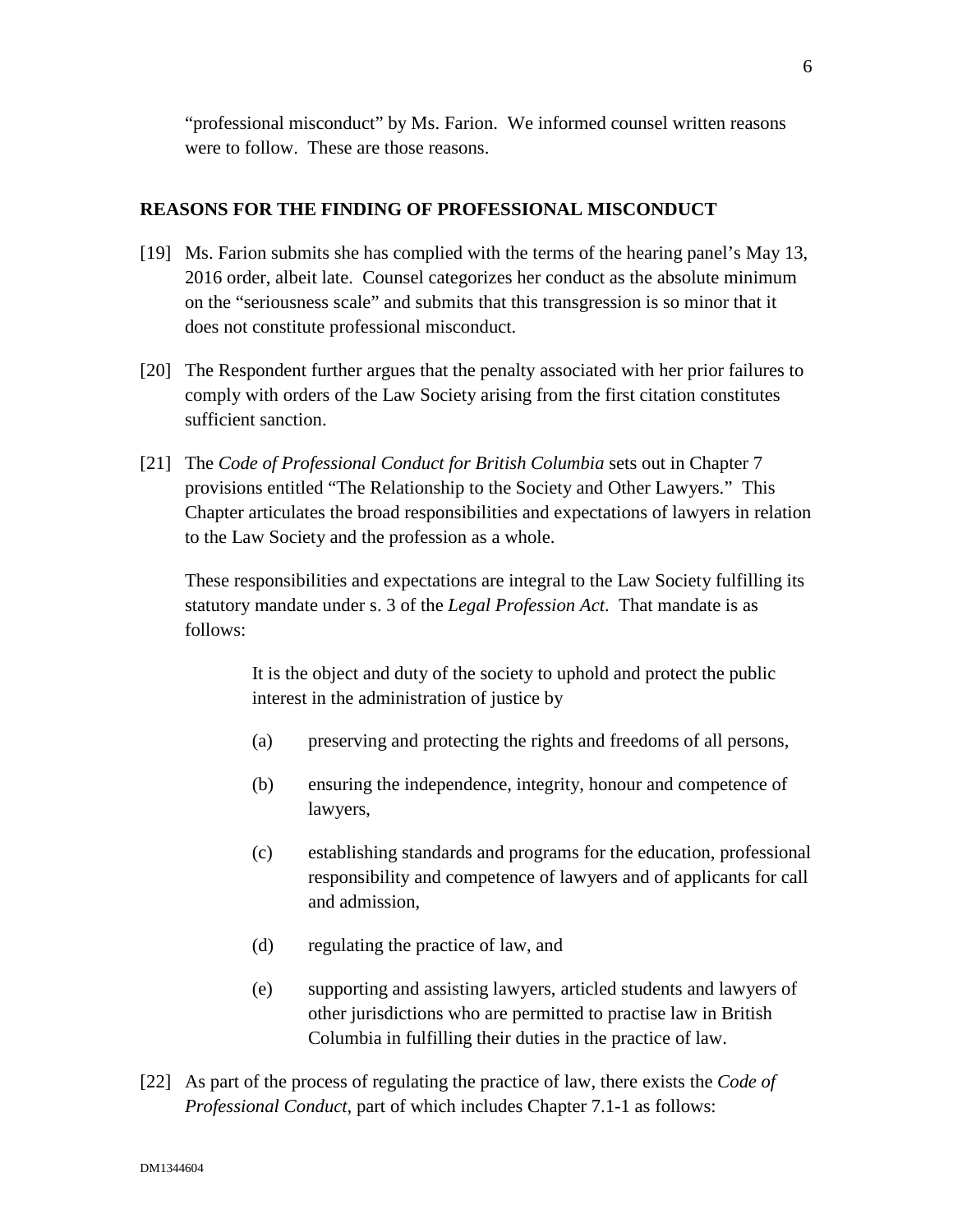#### A lawyer must

- (a) reply promptly and completely to any communication from the Society;
- (b) provide documents as required to the Law Society;
- (c) not improperly obstruct or delay Law Society investigations, audits and inquiries;
- (d) cooperate with Law Society investigations, audits and inquiries involving the lawyer or a member of the lawyer's firm;
- (e) comply with orders made under the *Legal Profession Act* or Law Society Rules; and
- (f) otherwise comply with the Law Society's regulation of the lawyer's practice.
- [23] The citation in this case is specifically confined to 7.1-1(e).
- [24] It is paramount that lawyers comply with chapter 7.1-1. Without compliance the lawyer potentially thwarts the basic premise of the Law Society "to uphold and protect the public interest in the administration of justice."
- [25] Replying in a timely way, providing documents and cooperating during Law Society investigations are fundamental responsibilities of lawyers. Equally, if not more important, is the requirement to comply with legitimately made orders. Again, failure to do so has the potential to prevent the Law Society performing its critical role of protecting the public interest.
- [26] One of the important investigative "tools" open to the Law Society is the ability to obtain orders under the *Legal Profession Act* or the Rules. The importance of such orders cannot be overstated.
- [27] As noted in *Law Society of BC v. Jessacher*, 2016 LSBC 11 at paras. 44 and 45:

 The Law Society submits that non-compliance with orders, issued by the Law Society to secure a certain conduct, can only be considered serious misconduct.

We agree. Where a hearing panel, having found the citation is proven, issues to a lawyer an order designed to enforce performance, *noncompliance with that order is not an option*.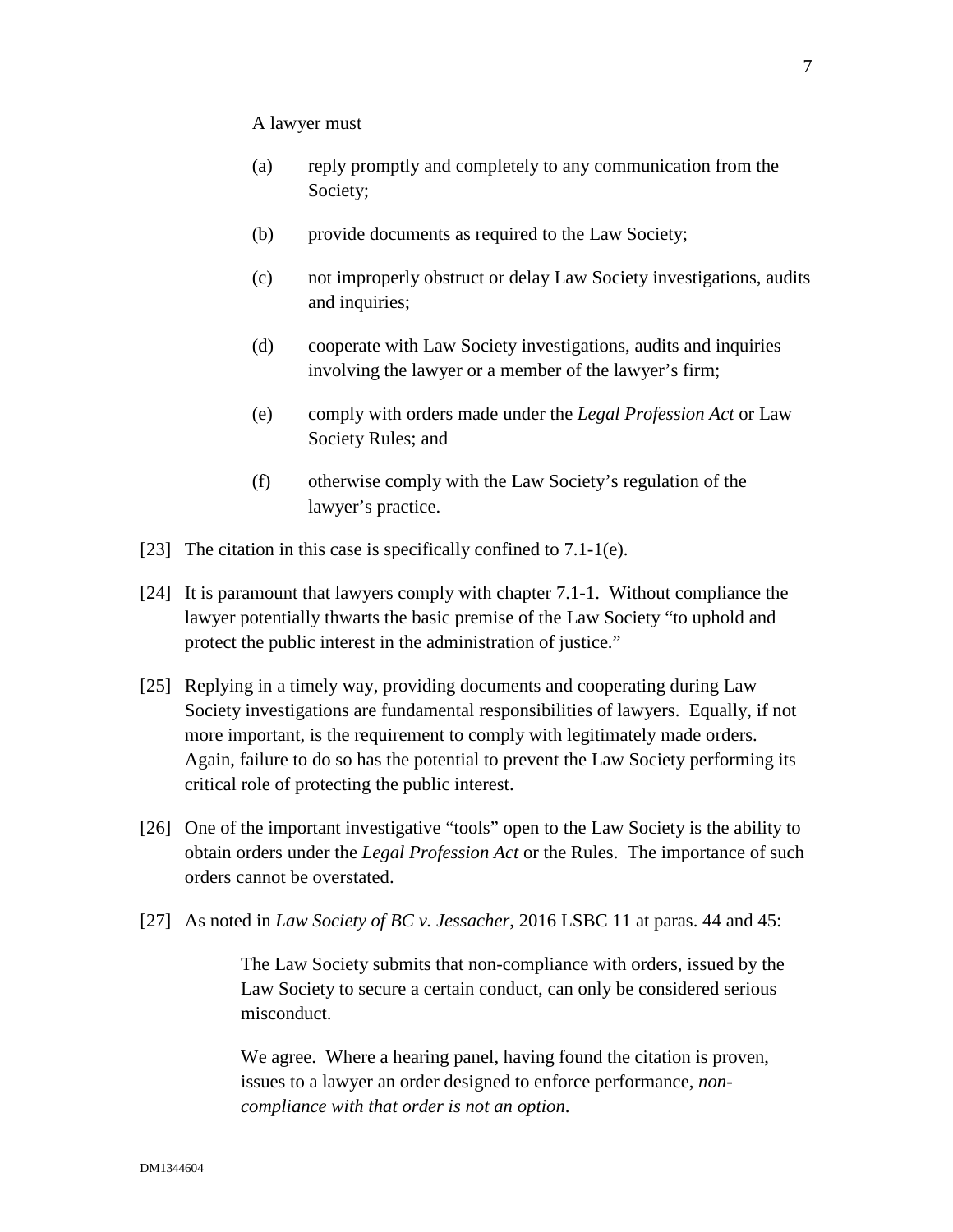[emphasis added]

Similarly, in *Law Society of BC v. McLean*, 2015 LSBC 06, the hearing panel, in dealing with the failure to produce certain information stated at para. 75:

> ... we note that, while cooperation with Law Society investigations in all respects is important, Mr. McLean's conduct constitutes non-compliance with an order. *Non-compliance with the orders of statutory bodies and courts is considered grave*: *Law Society of BC v. Welder* 2014 LSBC 58. ...

[emphasis added]

[28] Lastly the Law Society cites the following passage in *Law Society of BC v. Ben-Oliel*, 2016 LSBC 35 at paras. 20 to 22*:*

> The Respondent has failed to comply with the Order of the hearing panel made June 9, 2016. There has been no explanation provided for the failure to comply.

> This is prima facie evidence of professional misconduct, and the Respondent has not provided any evidence, let alone evidence to the standard of a persuasive burden, to explain her failure to comply with the Order.

> The Respondent's conduct in failing to comply with the Order constitutes professional misconduct. The allegations as set out in the citation have been proved by the Law Society on the balance of probabilities.

- [29] The order in question in this proceeding arises from a hearing reported as *Law Society of BC v. Farion*, 2016 LSBC 25. The citation in that case related to the Respondent's failure, as of the date of the hearing, to respond "to repeated requests by the Law Society to reschedule the interview" and failure to provide evidence of her attendance at a medical specialist appointment on January 26, 2016.
- [30] The context of the first hearing is important because the allegations of professional misconduct relate, in part, to the same failures. That is, failing to arrange an interview and failing to give evidence regarding her attendance at the specialist appointment. We do not consider the facts that led to the first hearing and the resulting order as factors in our determination of professional misconduct. The reasons in the first hearing are only relevant to the disciplinary action phase of this hearing. We are dealing specifically with the fact that, until August 22, 2016, there was non-compliance with the hearing panel order.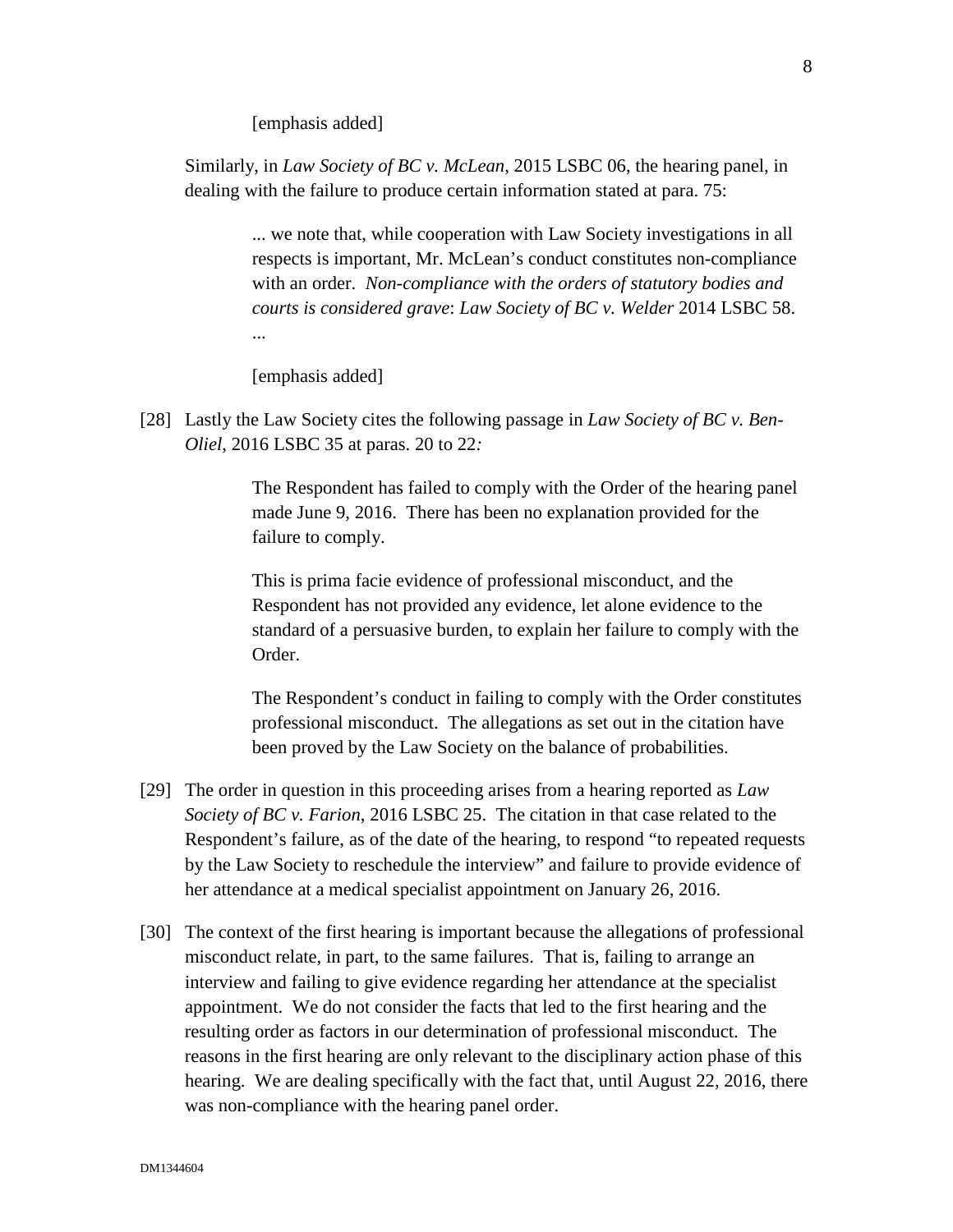[31] At para. 40 the hearing panel wrote:

In this matter, the Law Society's requests for an interview date and proof of attendance at the Specialist Appointment were clear and straightforward. There is no allegation that the Respondent did not understand the requests, and the Respondent does not assert that she failed to respond to the requests due to illness or other incapacity. The Respondent's evidence is that she "had her back up." The Respondent did not feel that a face-to-face interview was required or that she should be required to provide proof of her attendance at the Specialist Appointment. Accordingly, the Respondent ignored the requests and chose not to respond.

[32] And at paras. 60 through 62 the panel ordered as follows:

Under section 38(7) of the Act, the Panel may make any orders or declarations and impose any conditions it considers appropriate. In the circumstances of this case, in order to facilitate the public interest mandate of the Law Society, the investigation into this Complaint must progress in a timely manner.

Accordingly, we order that the Respondent provide a complete and substantive response to the inquiries made in the Law Society's letters to her dated February 2, 12 and 23, 2016, by no later than May 27, 2016.

In particular, and to ensure that there is no ambiguity, we order that the Respondent, by no later than May 27, 2016, provide the Law Society with a date upon which it may interview her concerning the Complaint, with such date being no later than June 30, 2016, and that the Respondent provide proof or evidence of her attendance at the Specialist Appointment, also by no later than May 27, 2016.

- [33] As noted, the Respondent was found guilty of professional misconduct on May 13, 2016 in failing to respond to requests from the Law Society. That panel fined her \$2,500.
- [34] The hearing panel also ordered her, "no later than May 27, 2016," to comply with the requests for an interview date, to be no later than June 30, 2016 and "provide proof or evidence of her attendance at the Specialist Appointment."
- [35] The Respondent did comply with part of the order, as demonstrated in the evidence of Mr. Willms that an interview did take place on May 20, 2016. However, at that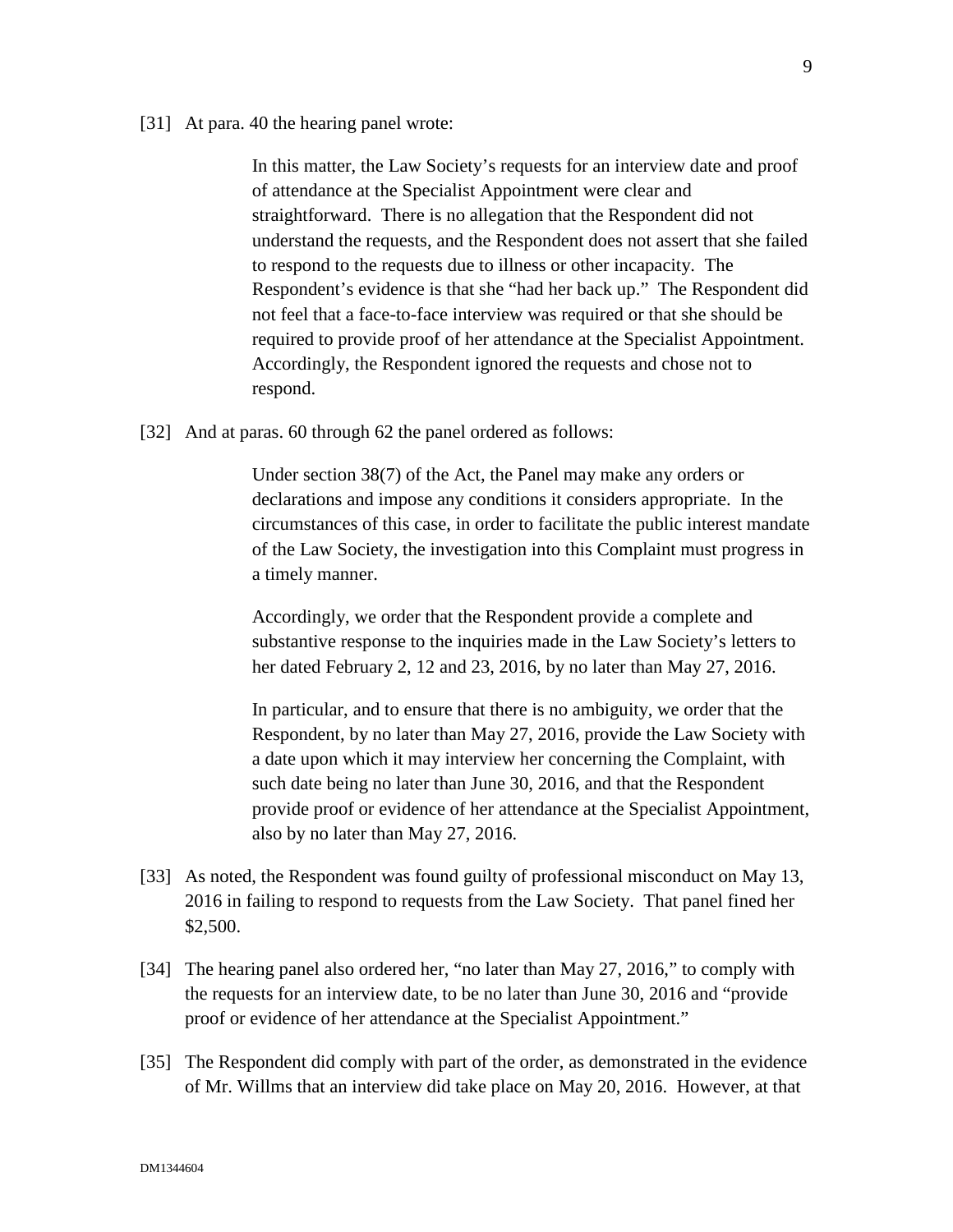interview he made a further request for the proof or evidence of the Respondent's attendance at the specialist appointment. There was no response to that request until shortly before a scheduled hearing of a citation for professional misconduct for failing to comply with the order.

- [36] The Respondent appears to have taken no steps to comply with the portion of the order regarding the specialist appointment until a few days before a further hearing set in August 2016. The attempt at compliance was the IMA Solutions letter sent by her counsel on August 22, 2016. No explanation for the delay has been given.
- [37] The initial complaint in this matter was made in February 2015. The complaint according to the hearing panel was "concerning the failure of the Respondent to respond to communications during the course of a litigation matter."
- [38] Almost two years later the investigation into the original complaint has not been completed, and the Respondent has demonstrated similar unresponsive conduct as set out in para. 10 in these reasons. We draw no inference from the incomplete investigation other than to note that the delay in such investigations is not in the public interest.
- [39] The IMA Solutions letter appears to be sufficient "proof or evidence" required to comply with the order, and its brevity and simplicity demonstrates it would not have been onerous for the Respondent to obtain the letter much earlier. Her failure to do so is not, in our view, on the low end of the "seriousness scale" for professional misconduct. Her failure to provide an explanation for the delay is perplexing.
- [40] As noted in other cases referred to earlier in these reasons, the deliberate failure to comply with an order of a panel constituted to look into the conduct of a lawyer is "grave" and constitutes professional misconduct. In our view, the Respondent having been ordered to produce proof or evidence of attendance at the specialist appointment, her failure to do so without explanation constitutes professional misconduct.

## **DISCIPLINARY ACTION**

[41] The Respondent argued that the nature of the misconduct was relatively minor in that she has now complied with the order and accordingly a fine in the amount of \$1,500 would be sufficient sanction. This submission came in the context of a fine in the amount of \$2,500 having been ordered following a hearing of the first citation.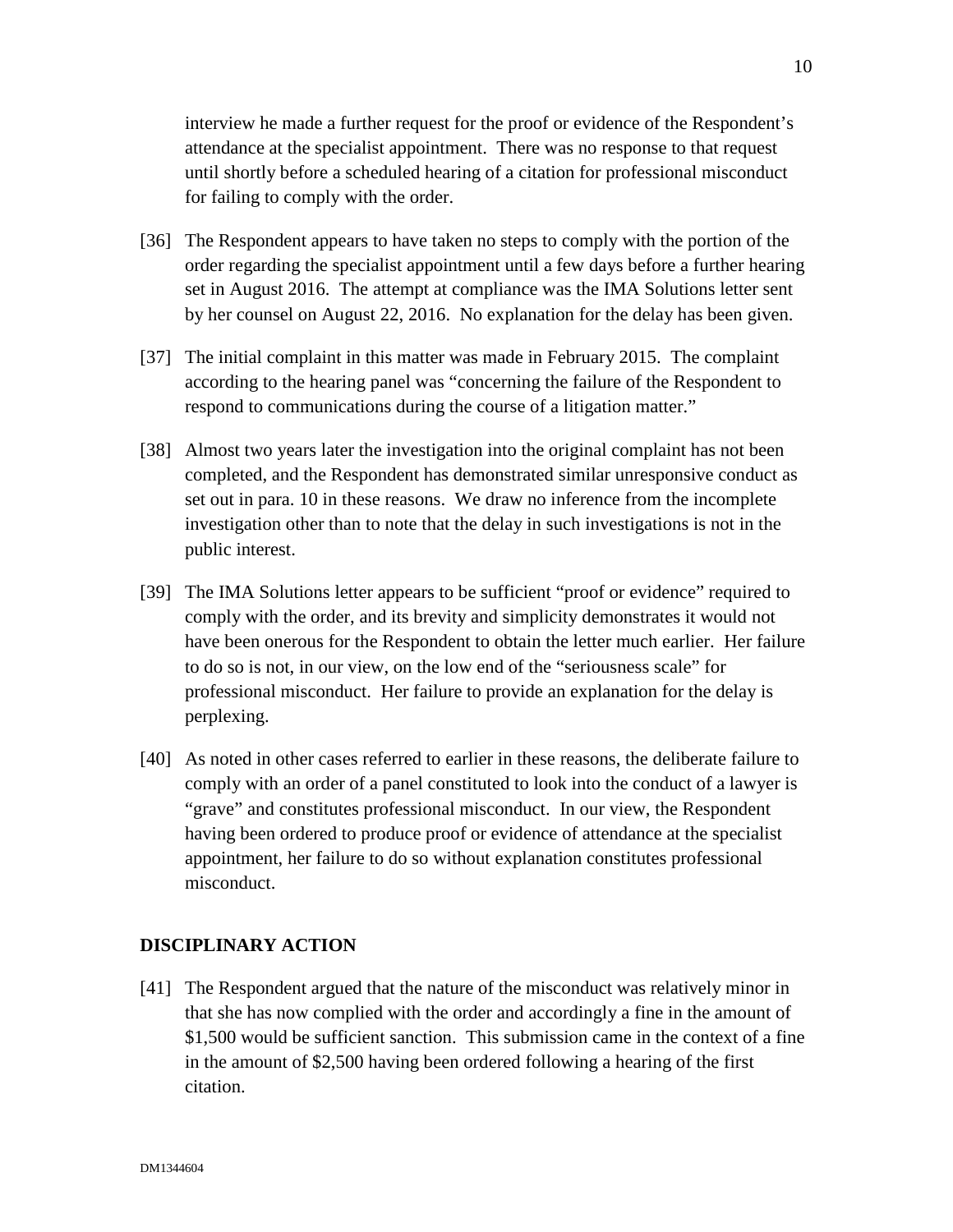- [42] The Law Society submitted the appropriate penalty would be a suspension of one month.
- [43] To repeat, the primary purpose of disciplinary proceedings is the fulfillment of the Law Society's mandate set out in section 3 of the *Legal Profession Act* to uphold and protect the public interest in the administration of justice. This purpose was recognized by the hearing panel in *Law Society of BC v. Hill*, 2011 LSBC 16 at para. 3:

It is neither our function nor our purpose to punish anyone. The primary object of proceedings such as these is to discharge the Law Society's statutory obligation, set out in section 3 of the *Legal Profession Act*, to uphold and protect the public interest in the administration of justice. Our task is to decide upon a sanction or sanctions that, in our opinion, is best calculated to protect the public, maintain high professional standards and preserve public confidence in the legal profession.

- [44] An oft cited and non-exhaustive list of factors to be considered in assessing sanction are set out in the 1999 decision in *Law Society of BC v. Ogilvie*, 1999 LSBC 17, [1999] LSDD No. 45, as follows:
	- (a) the nature and gravity of the conduct proven;
	- (b) the age and experience of the respondent;
	- (c) the previous character of the respondent, including details of prior discipline;
	- (d) the impact upon the victim;
	- (e) the advantage gained, or to be gained, by the respondent;
	- (f) the number of times the offending conduct occurred;
	- (g) whether the respondent has acknowledged the misconduct and taken steps to disclose and redress the wrong and the presence or absence of other mitigating circumstances;
	- (h) the possibility of remediating or rehabilitating the respondent;
	- (i) the impact upon the respondent of criminal or other sanctions or penalties;
	- (j) the impact of the proposed penalty on the respondent;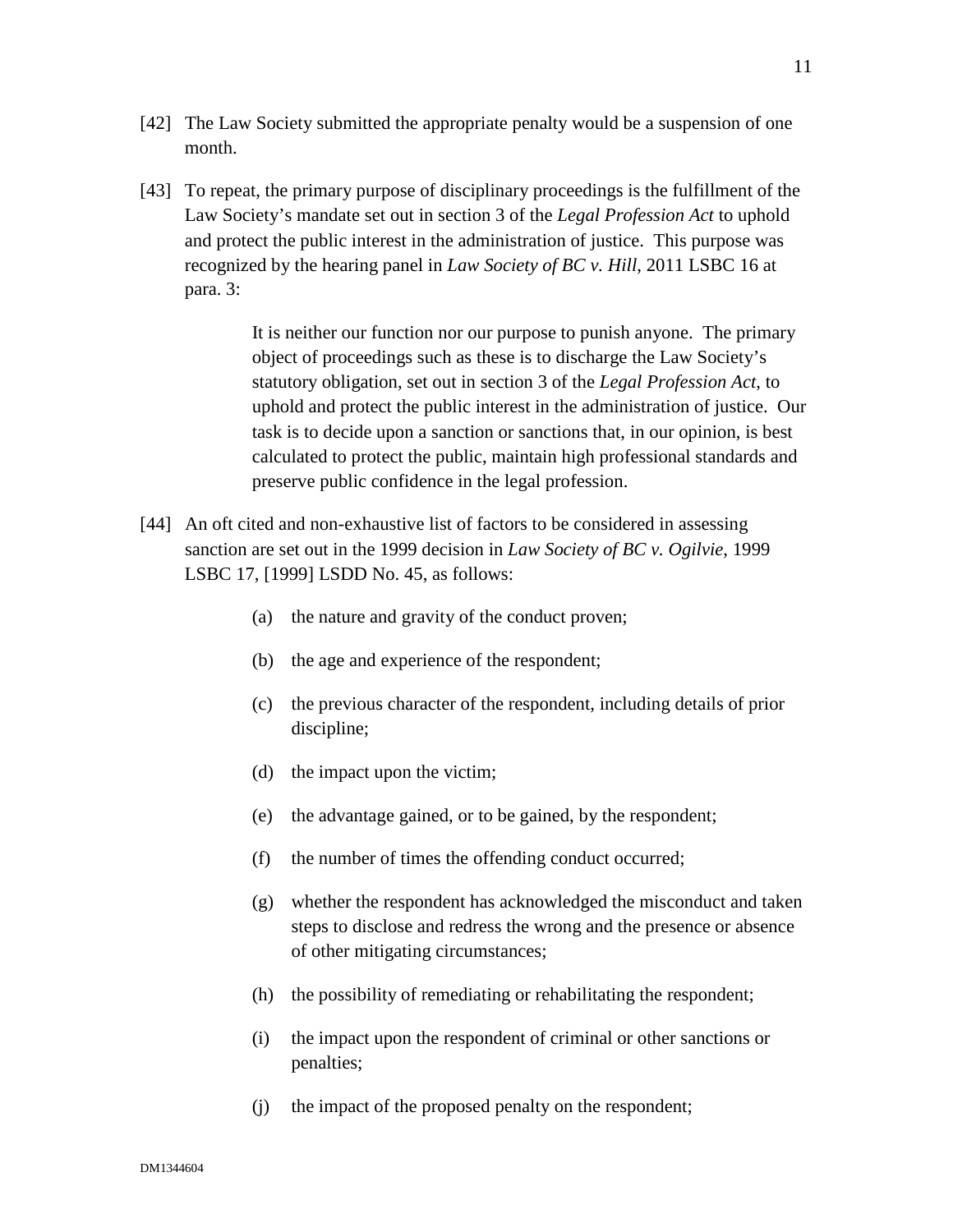- (k) the need for specific and general deterrence;
- (l) the need to ensure the public's confidence in the integrity of the profession; and
- (m) the range of penalties imposed in similar cases.

Not all these factors are applicable in this case.

[45] Law Society counsel has submitted that the following factors are applicable and made submissions as reproduced below:

#### *Acknowledgement of the conduct and remedial action*

The Respondent has not acknowledged or admitted her misconduct, and did not comply with the Order until two months after the Citation was issued and nearly three months after the time requirement provided in the Order. This suggests that there is a need for specific deterrence in this case to bring a message directly to the Respondent that she does not have the option to ignore the terms of the Law Society order or comply with the terms only when convenient to her. The failure to acknowledge the misconduct before this hearing and when the previous citation was heard also suggests a strong message of specific deterrence is required. ...

#### *Character of the Respondent and Professional Conduct Record*

The Respondent is 42 years of age and was called to the bar of British Columbia on December 4, 2006. She has been practising law for approximately ten years and as such should have sufficient experience to realize the importance of fulfilling the obligations she owes to her profession's regulator. As the Respondent is a litigator, she should be well aware of the importance of complying with any order, and in particular the importance of complying with the Order, which sets out obligations she owes to her profession's regulator. ...

The Respondent's PCR [Professional Conduct Record] also reflects that she was administratively suspended between April 1, 2015 and May 11, 2015 for failing to complete the necessary continuing professional development requirements, pursuant to Rule 3-32 of the Law Society Rules, and that she has been under a suspension pursuant to Rule 3-32 again since April 1, 2016.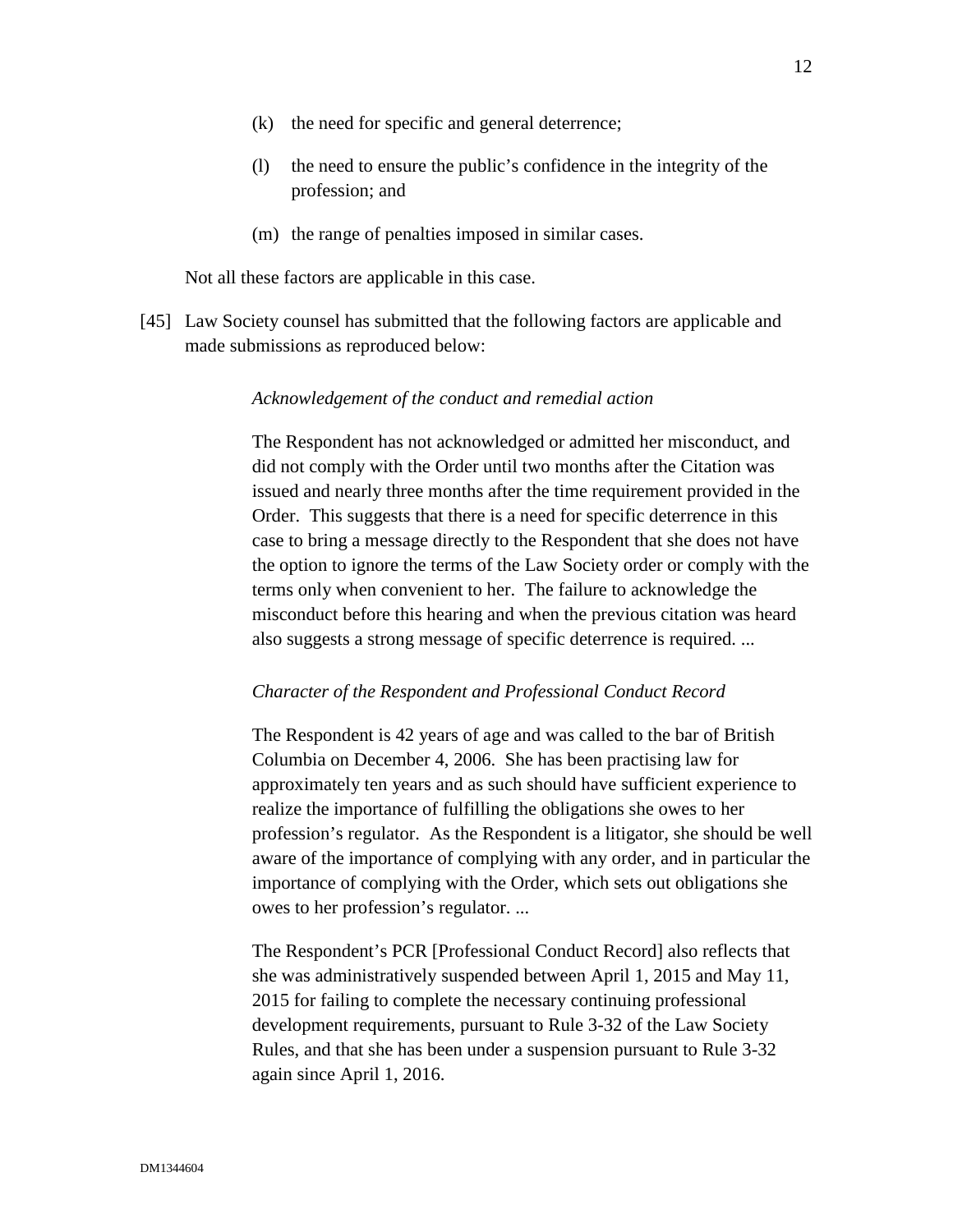The Respondent has also been suspended since August 4, 2015 pursuant to Rule 3-81 of the Law Society Rules for failing to submit a trust report as required.

We have considered these factors and agree. In addition we considered the "nature and gravity of the conduct proven."

- [46] The Law Society made reference to other cases dealing with failures to respond to correspondence from the Law Society and with orders of hearing panels. The most recent case was *Ben-Oliel*, which is somewhat similar to this case in that the citation concerned a failure by the respondent in that case to comply with an order that she respond to requests from the Law Society.
- [47] The hearing panel commented on the nature of breaching hearing panel orders at paras. 26 and 32:
	- [26] The regulation of the legal profession in the public interest is the principal purpose of the Law Society. The effective regulation of the profession requires that members of the profession comply with the orders made by the Law Society. The failure to comply with an order of the Law Society made pursuant to the *Legal Profession Act* impacts upon the ability of the Law Society to regulate the profession in the public interest and *undermines the public's confidence in the integrity of the profession*. The breach of an order of a hearing panel requires a penalty that not only specifically deters the Respondent, but also provides a general deterrence to the profession as a whole. We find the Respondent's impugned conduct *a grave case* of profession misconduct.
	- ...
	- [32] The breach of an Order is a grave case of professional misconduct and requires the imposition of a suspension given the considerations from *Ogilvie* that are applicable in this case, in particular, the maintenance of public confidence in the integrity of the profession, the need for general and specific deterrence, the grave nature of the misconduct, and the Respondent's Professional Conduct Record. But for the fact that the hearing panel of September 1, 2016 imposed a four-month suspension commencing October 1, 2016, a longer suspension would have been imposed.

[emphasis added]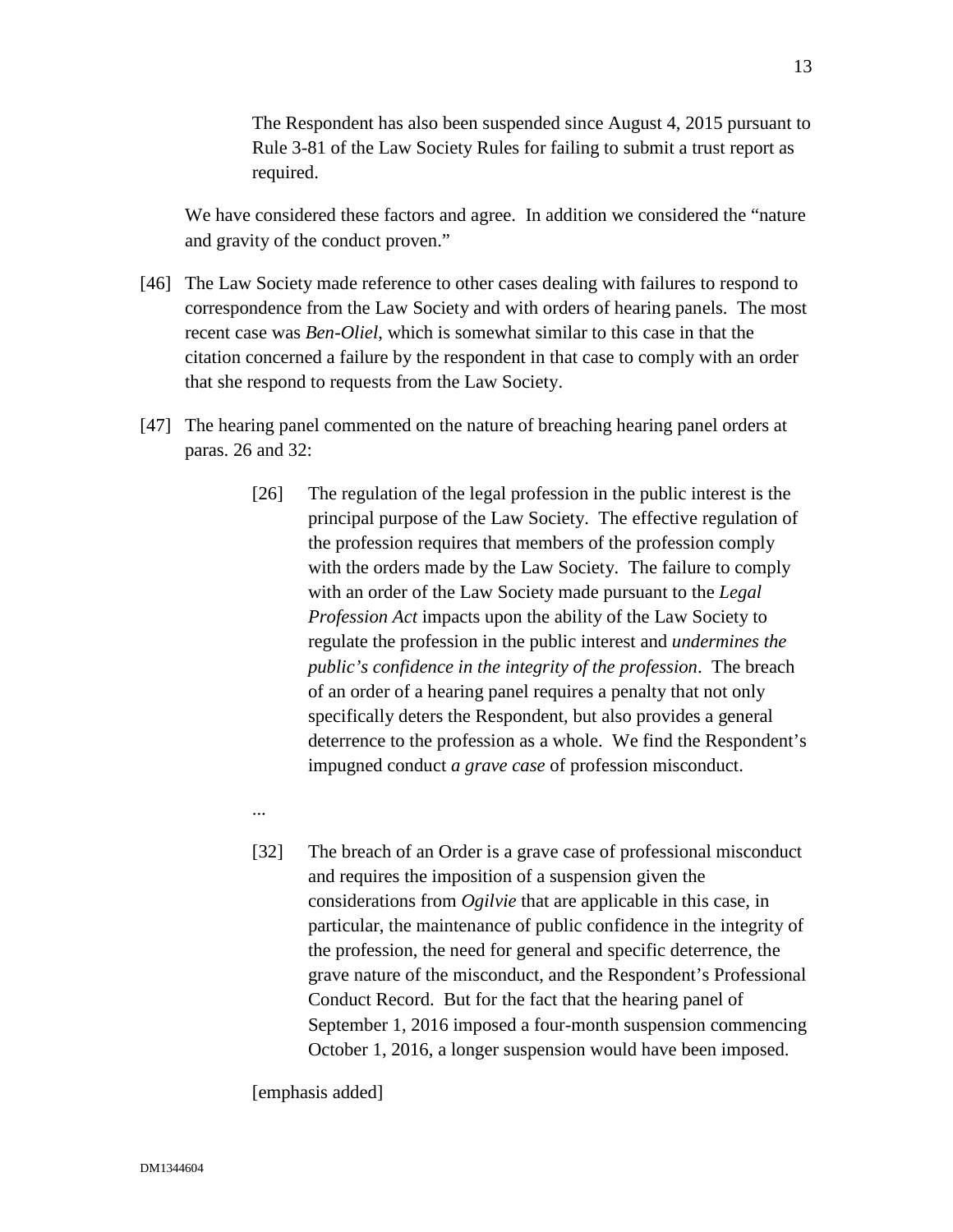- [49] We agree with the assertion by counsel for the Law Society that non-compliance with a Law Society hearing panel order goes to the heart of the ability of the Law Society to regulate its members in the public interest and, accordingly can only be considered serious misconduct.
- [50] At para. 44 of its decision, the hearing panel in the first citation found the Respondent "knowingly ignored the Law Society's requests" and "when noncompliance is deliberate, it elevates the seriousness of the misconduct."
- [51] We also consider the element of deterrence in the overall context of the obligation of lawyers to respond to inquiries and orders of the Law Society. There can be no doubt that a lawyer who elects to ignore the Law Society courts the risk of significant sanction. To permit defiance of an order without a significant penalty would erode public confidence in the ability of the legal profession to regulate itself for the protection of the public.
- [52] As noted in argument by counsel for the Law Society, "The public's confidence in the integrity of the profession is compromised if the Law Society is perceived to not be doing everything it can to properly regulate its members. If the Law Society does not require strict compliance with orders imposed on the members it regulates, public confidence in the profession and its self-regulation could be irretrievably lost." We agree with those statements.

# **DECISION**

[53] The Respondent's failure to comply with the hearing panel's order arising from the first citation constitutes professional misconduct. The Respondent is suspended for a period of 30 days, the suspension to commence on March 1, 2017.

# **COSTS**

[54] Pursuant to s. 46 of the *Legal Profession Act* and the Law Society Rules the Panel has the authority to order costs of this hearing. Rule 5-11 states we must have regard to the tariff of costs in Schedule 4 to the Rules in calculating costs payable by the Respondent.